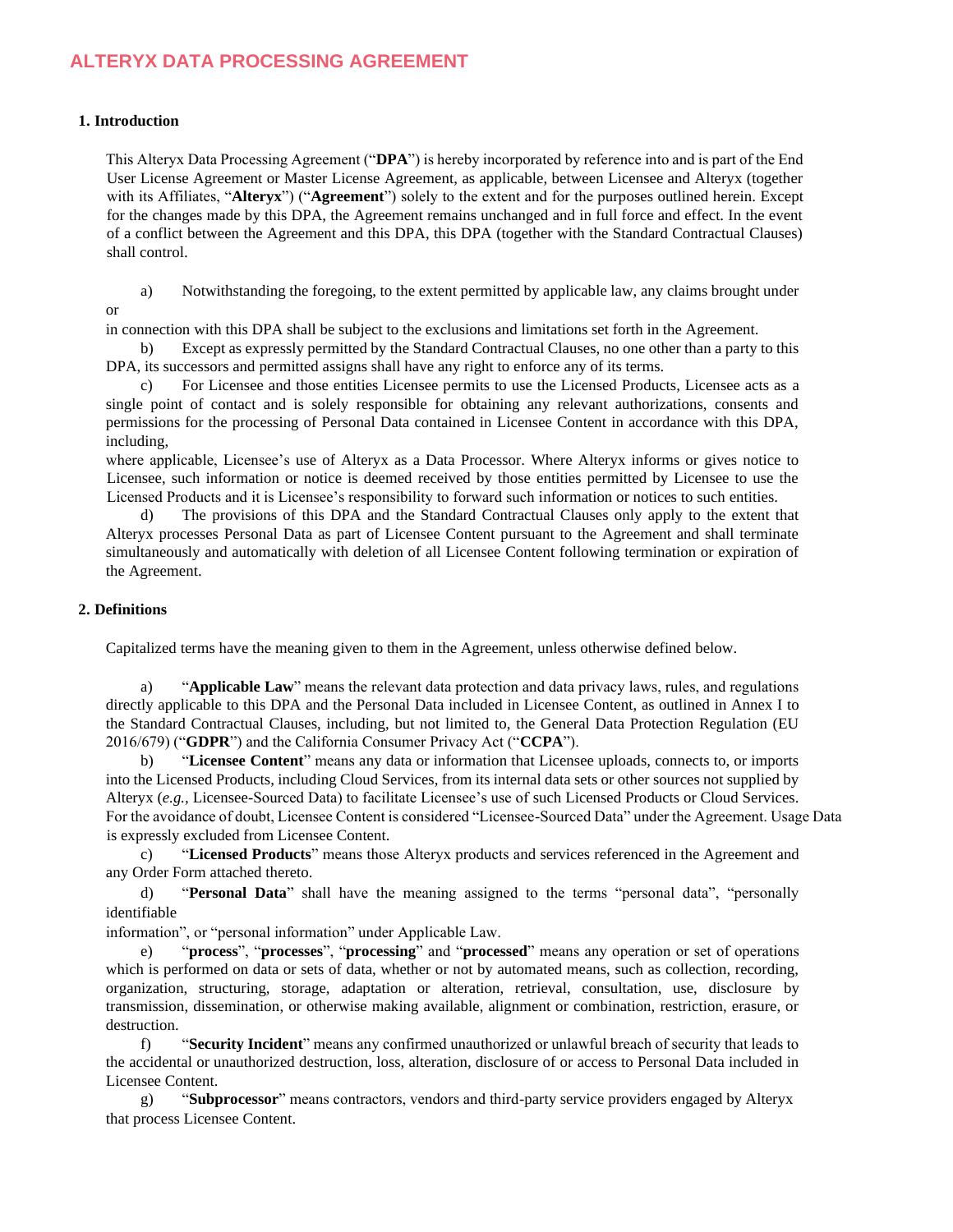#### **3. Data Handling, Access and Processing**

a) Role of the Parties. As between Licensee and Alteryx, Licensee is the Data Controller and Alteryx is the Data Processor solely with respect to any Personal Data contained in Licensee Content. For the avoidance of doubt, where Alteryx acts as a Data Controller of any Personal Data under Applicable Law, processing undertaken in its capacity as a Controller shall not be subject to this DPA.

b) CCPA. The Parties acknowledge and agree that Alteryx is deemed to be, and is acting as, a "Service Provider" (as such term is defined by the CCPA) to Licensee in connection with Alteryx's processing of Personal Data contained in Licensee Content pursuant to this DPA. The Parties understand and agree that Alteryx does not provide Licensee with monetary or other valuable consideration in exchange for the Personal Data contained within Licensee Content. Except as required by applicable law or regulation, Alteryx will not collect, access, use, disclose, process, or retain Personal Data contained in Licensee Content for any purpose other than providing the Licensed Products or another business purpose permitted by 11 CCR § 999.314(c), this DPA or the Agreement. Alteryx will not sell (as defined by Applicable Law, including, to the extent applicable, the CCPA) any Personal Data subject to this DPA.

c) General Compliance by Alteryx. Alteryx will process Licensee Content in material compliance with this DPA and Applicable Law.

d) General Compliance by Licensee. Licensee agrees that (i) it shall materially comply with its obligations as Controller of Licensee Content under Applicable Law, including with respect to its processing of Personal Data and any instructions it issues to Alteryx, and (ii) it has provided notice and obtained (or shall obtain) all necessary consents and rights under Applicable Law for Alteryx to process Personal Data pursuant to this DPA.

e) Subprocessors. The Standard Contractual Clauses shall govern Alteryx's use of Subprocessors for the purposes of this DPA. Alteryx shall update the list of Subprocessors engaged in processing License Content, found a[t](https://www.alteryx.com/subprocessors) [https://www.alteryx.com/subprocessors,](https://www.alteryx.com/subprocessors) at least thirty (30) days in advance of adding a new Subprocessor. To receive notice via email, Licensee must subscribe to Subprocessor updates. If Licensee does not subscribe to such notices, Alteryx's posting of the name of such Subprocessor on its website will be deemed to constitute notice to Licensee in accordance with this provision. Licensee will have fifteen (15) calendar days to object to a Subprocessor in writing after notice is given. In the event Licensee objects within such 15-day period, Alteryx will make commercially reasonable efforts to address Licensee's good faith objection based on data privacy concerns, or, where feasible, to suggest a commercially reasonable change to avoid processing of the Personal Data by the objected-to Subprocessor.

f) Controller Instructions. Alteryx will process Licensee Content in accordance with Licensee's written instructions and as outlined in **Schedule 1**. Alteryx is not responsible for understanding or applying any laws, regulations, or industry standards specific to Licensee's industry or Licensee Content. The Parties agree that this DPA and the Agreement set out Licensee's complete and final instructions with regard to Alteryx's processing of Personal Data contained in Licensee Content. Any processing of Personal Data outside the scope of these instructions (if any) will require a signed written amendment to this DPA.

Data Subject Requests. Alteryx may (i) provide Licensee with self-service options or, (ii) solely to the extent that Licensee is unable to satisfy any data subject request pertaining to Licensee Content, provide reasonable assistance to Licensee to comply with its obligations as a Data Controller under Applicable Law.

## **4. International Transfers**

a) Datacenter locations. Except as expressly agreed in writing, Alteryx may transfer and process Licensee Content, including any Personal Data contained therein, anywhere in the world where Alteryx, its Affiliates or its Subprocessors maintain data processing operations, provided that such processing complies with the requirements of Applicable Law. Specifically, Alteryx may store or otherwise process Licensee Content within the United States, regardless of the country in which Licensee is based or the country of origin for Licensee Content.

b) Transfers from the EEA. To the extent that Personal Data contained within Licensee Content is transferred by or on behalf of Licensee (including onward transfers) from within the European Economic Area (EEA) to Alteryx in a jurisdiction outside of the EEA, the Parties agree that, with respect to any restricted transfer under the GDPR, the Standard Contractual Clauses approved by the European Commission under Decision 2021/914 of 4 June 2021 shall provide the appropriate safeguards required of such transfer, subject to the following modifications:

- (i) Module Two will apply;
- (ii) in Clause 7, the optional docking clause will apply;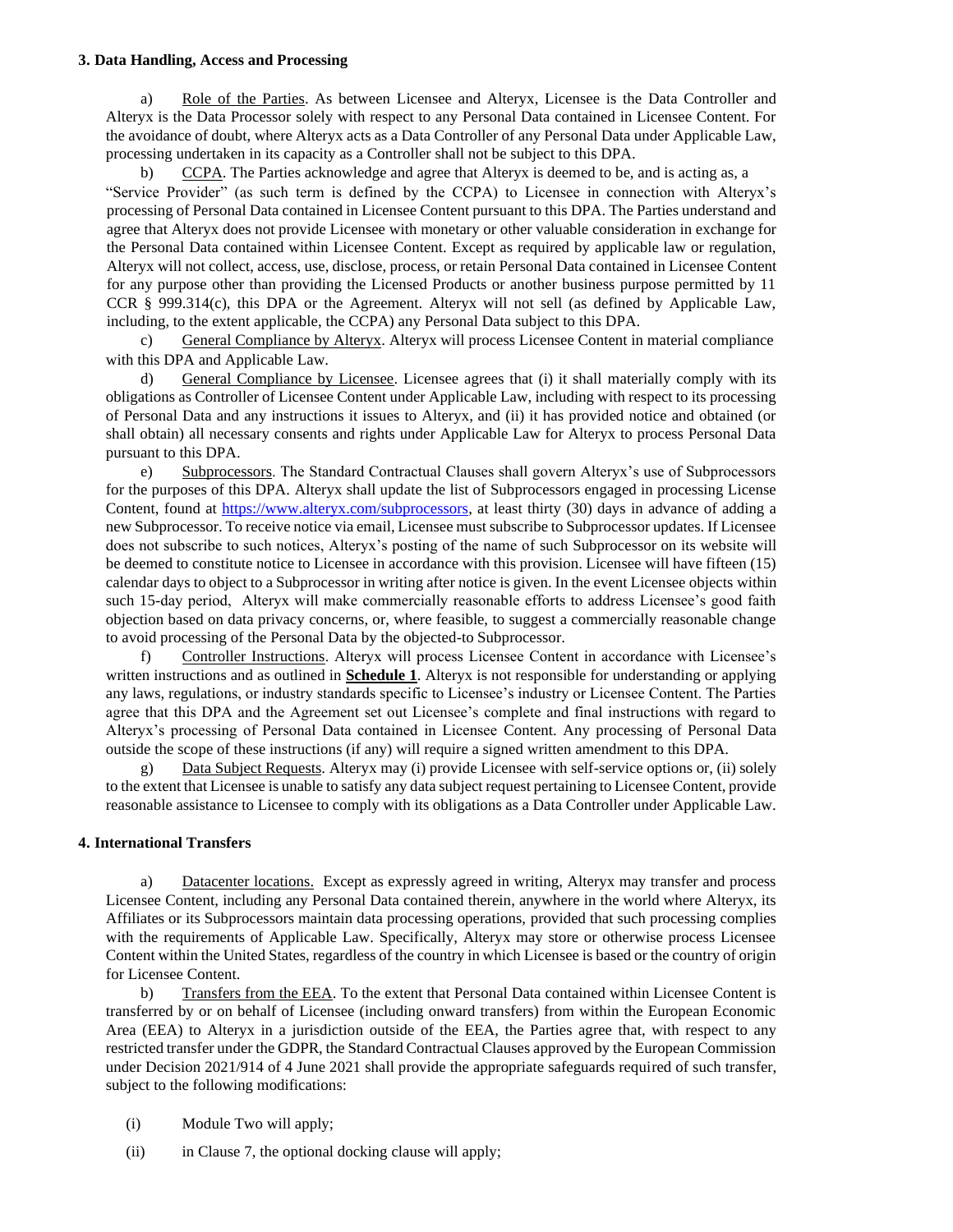- (iii) in Clause 9(a), Option 2 will apply, in accordance with any additional requirements outlined herein;
- (iv) in Clause 11, the optional language will not apply;
- (v) in Clause 17, Option 1 will apply, and will be governed by German law;
- (vi) in Clause 18(b), disputes shall be resolved before the courts of Germany;
- (vii) Annex I shall be deemed completed with the information set out in **Schedule 1** to this DPA; and
- (viii) Annex II shall be deemed completed with the information set out in **Schedule 2** to this DPA.

c) Transfers from the United Kingdom or Brazil. To the extent that Personal Data contained within Licensee Content is transferred by or on behalf of Licensee (including onward transfers) from within the United Kingdom or Brazil to Alteryx in a jurisdiction outside of the same (each a "Restrictive Jurisdiction"), the Parties agree that, with respect to any restricted transfer under Applicable Law, the Standard Contractual Clauses approved by the European Commission under Decision 2010/87 of 5 February 2010 shall provide the appropriate safeguards required of such transfer, subject to the following modifications:

- (i) references to "Regulation (EU) 2016/679" shall be interpreted as references to the Applicable Law of the Restrictive Jurisdiction;
- (ii) references to specific Articles of "Regulation (EU) 2016/679" shall be replaced with the equivalent article or section of the Applicable Law of the Restrictive Jurisdiction;
- (iii) references to "EU", "Union" and "Member State" shall be replaced with references to the Restrictive Jurisdiction;
- (iv) the "competent supervisory authority" shall be the UK Information Commissioner or Brazil's National Data Protection Authority, as applicable;
- (v) the "competent courts" shall mean the courts of England or Brazil, as applicable;
- (vi) in Clause 9 and Clause 11(3), the SCCs shall be governed by the laws of England or Brazil, as applicable;
- (vii) Appendix 1 shall be deemed completed with the information set out in **Schedule 1** to this DPA; and
- (viii) Appendix 2 shall be deemed completed with the information set out in **Schedule 2** to this DPA.

(d) Alternative Transfer Mechanism. The Parties agree that the Standard Contractual Clauses shall not apply if and to the extent that Alteryx adopts an alternative mechanism for the lawful transfer of Personal Data under Applicable Law, in which event, the alternative mechanism shall apply instead.

## **5. Information Security Program**

a) Alteryx agrees to maintain appropriate technical and organizational measures designed to protect Personal Data as required by Applicable Law (the "**Information Security Program**") and as outlined in Schedule 2. Further, Alteryx agrees to regularly test, assess and evaluate the effectiveness of its Information Security Program to ensure the security of the processing of Licensee Content.

b) Licensee is solely responsible for reviewing the information made available by Alteryx relating to data security and making an independent determination as to whether processing by Alteryx pursuant to the Agreement meets Licensee's requirements and its legal obligations under applicable law. Licensee acknowledges that the Information Security Program may be updated or modified from time to time, provided that such updates and modifications do not result in the degradation of the overall security of the Licensed Products.

c) Licensee agrees that, except as provided by this DPA, Licensee is responsible for its secure use of the Licensed Products, including securing its account authentication credentials, protecting the security of Licensee Content when in transit to and from the Licensed Products, and taking any appropriate steps to securely encrypt or backup any Licensee Content.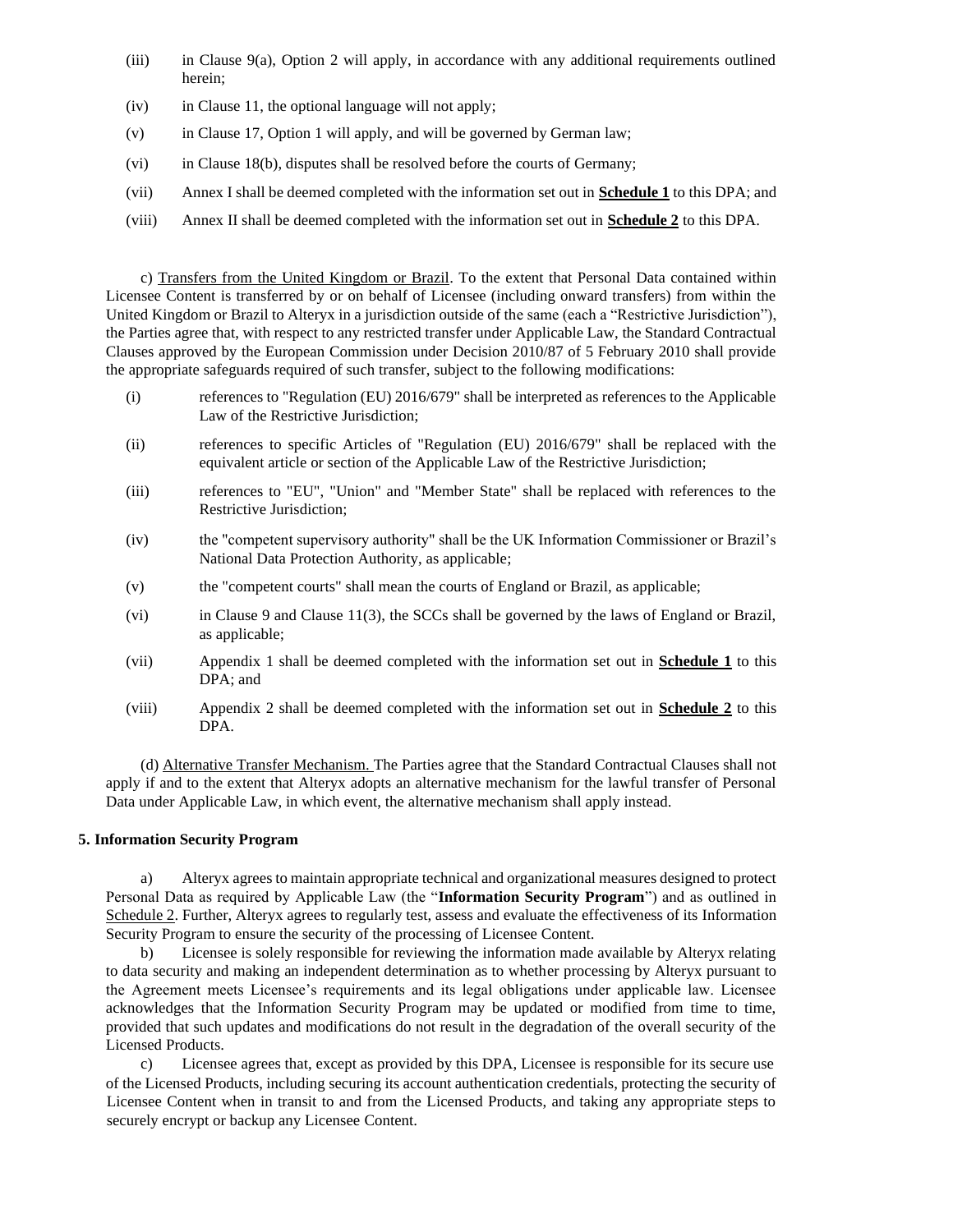### **6. Audits**

In the event of Licensee's reasonable and good faith belief that Alteryx is not in compliance with Applicable Law with respect to the processing of Personal Data contained in Licensee Content, Alteryx agrees to reasonably cooperate with Licensee, as outlined below.

a) Licensee may request assurance of Alteryx's compliance with its Data Processor obligations upon at least thirty (30) days' prior, written notice through the submission of security questionnaires or a request for the most recent third-party certification or summary executive findings pertaining to Alteryx's Information Security Program. Requests made under this Section 6a are limited to one per rolling calendar year.

b) Solely to the extent permitted by the applicable Standard Contractual Clauses, Licensee may, at Licensee's expense, request reasonable supplementary information through a remote audit of the Information Security Program and Alteryx's related policies and procedures.

#### **7. Deletion of Licensee Content**

a) Within sixty (60) days following termination or expiration of the Agreement for any reason, Alteryx will delete all License Content in its possession or control, excepting to the extent Alteryx is required by applicable law to retain some or all License Content.

b) Notwithstanding the foregoing, where expressly designated in the Agreement, Alteryx may provide Licensee a specified period following termination or expiration during which Licensee may backup or export Licensee Content. Following any such specified period of retention for Licensee's benefit, Alteryx will delete all License Content without further notice or obligation to retain such data.

#### **8. Security Incident**

a) Security Incident Procedure. Alteryx will implement and maintain policies and procedures to detect, respond to, and otherwise address Security Incidents including procedures to (i) identify and respond to suspected or known Security Incidents, mitigate harmful effects of Security Incidents, and document Security Incidents and their outcomes, and (ii) restore the availability or access to Licensee Content in a timely manner.

b) Notice. Alteryx agrees to provide prompt written notice to Licensee, without undue delay and within the time period required under Applicable Law, if it knows or suspects that a Security Incident has taken place. To the extent known by Alteryx, such notice will include all available details required under Applicable Law to enable Licensee to comply with its notification obligations to regulatory authorities or individuals affected by the Security Incident. In any event, Alteryx will provide notices required by this Section 8 in the time and manner required by the Standard Contractual Clauses.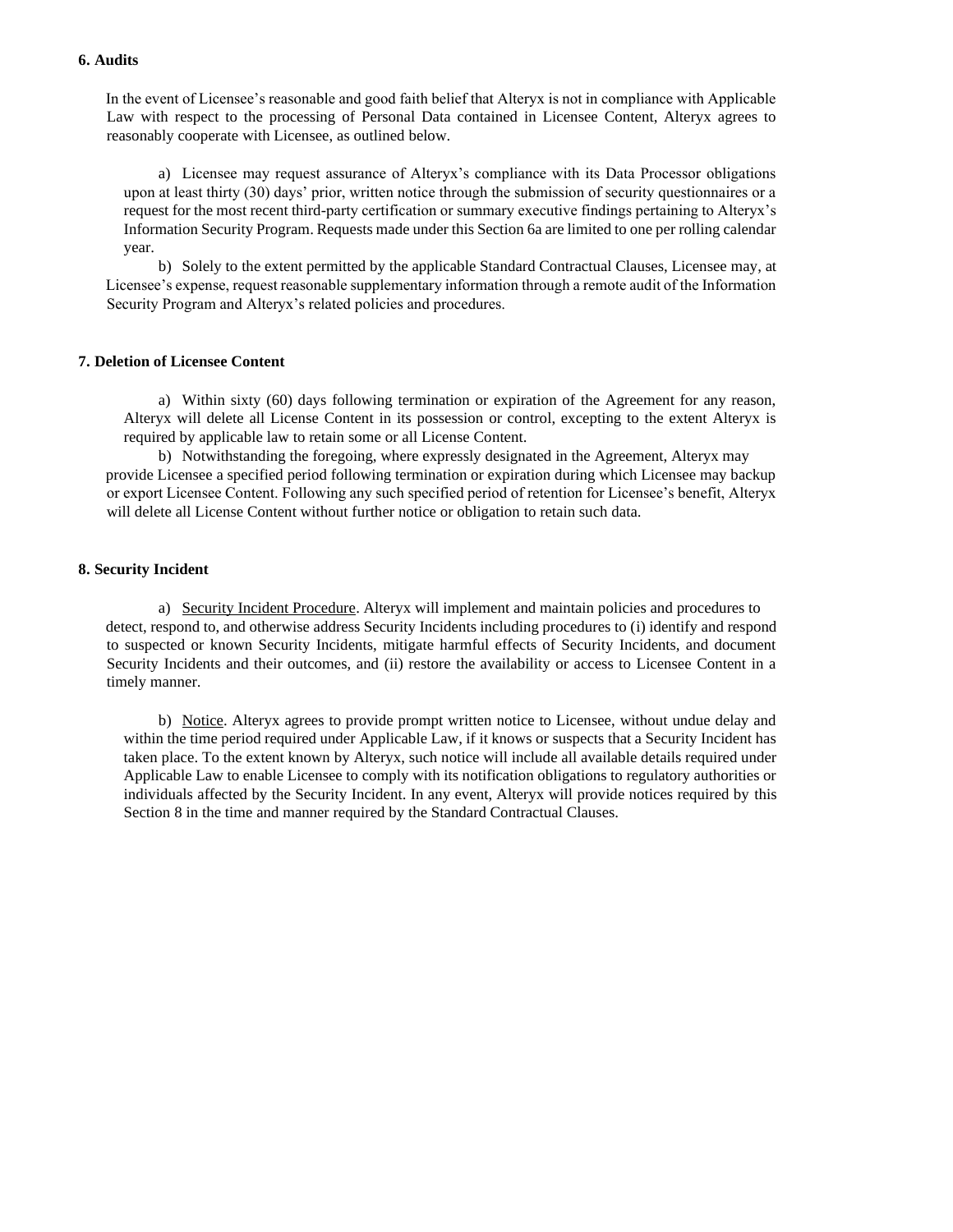### **Schedule 1**

### **A. LIST OF PARTIES**

#### **Data exporter(s):**

*Name:* Licensee, as named in the Agreement

*Address:* See Agreement

*Contact person's name, position and contact details:* See Agreement

*Activities relevant to the data transferred under these Clauses:*

Upload to, storage of, and use of any Personal Data included in Licensee Content together with the Licensed Products for Licensee's benefit or the benefit of Licensee's employees, customers, and partners

*Role (controller/processor):* Controller

#### **Data importer(s):**

 *Name:* Alteryx, Inc.

*Address:* 17200 Laguna Canyon Rd, Irvine, CA 92618 USA

*Contact person's name, position and contact details:* 

Jennifer Sivan Davide

Senior Director, Privacy and Product Counsel and Data Protection Officer jennifer.davide@alteryx.com

*Activities relevant to the data transferred under these Clauses:* 

Hosting of Licensee Content, which may, in Licensee's sole discretion, include Personal Data

*Role (controller/processor):* Processor

#### **B. DESCRIPTION OF TRANSFER**

*Categories of data subjects whose personal data is transferred* 

Solely determined by Licensee as part of Licensee Content.

*Categories of personal data transferred* 

Solely determined by Licensee as part of Licensee Content.

*Sensitive data transferred (if applicable) and applied restrictions or safeguards that fully take into consideration the nature of the data and the risks involved, such as for instance strict purpose limitation, access restrictions (including access only for staff having followed specialised training), keeping a record of access to the data, restrictions for onward transfers or additional security measures.* 

Not permitted by the Agreement. Any use of the Licensed Products with Licensee Content that contains sensitive data is at Licensee's sole discretion.

*The frequency of the transfer (e.g. whether the data is transferred on a one-off or continuous basis).* 

Frequency of transfers of Licensee Content that include Personal Data are at Licensee's sole discretion in its use of the Licensed Products.

*Nature of the processing* 

Hosting of Licensee Content, which may contain Personal Data, for Licensee's use of the Licensed Products.

*Purpose(s) of the data transfer and further processing*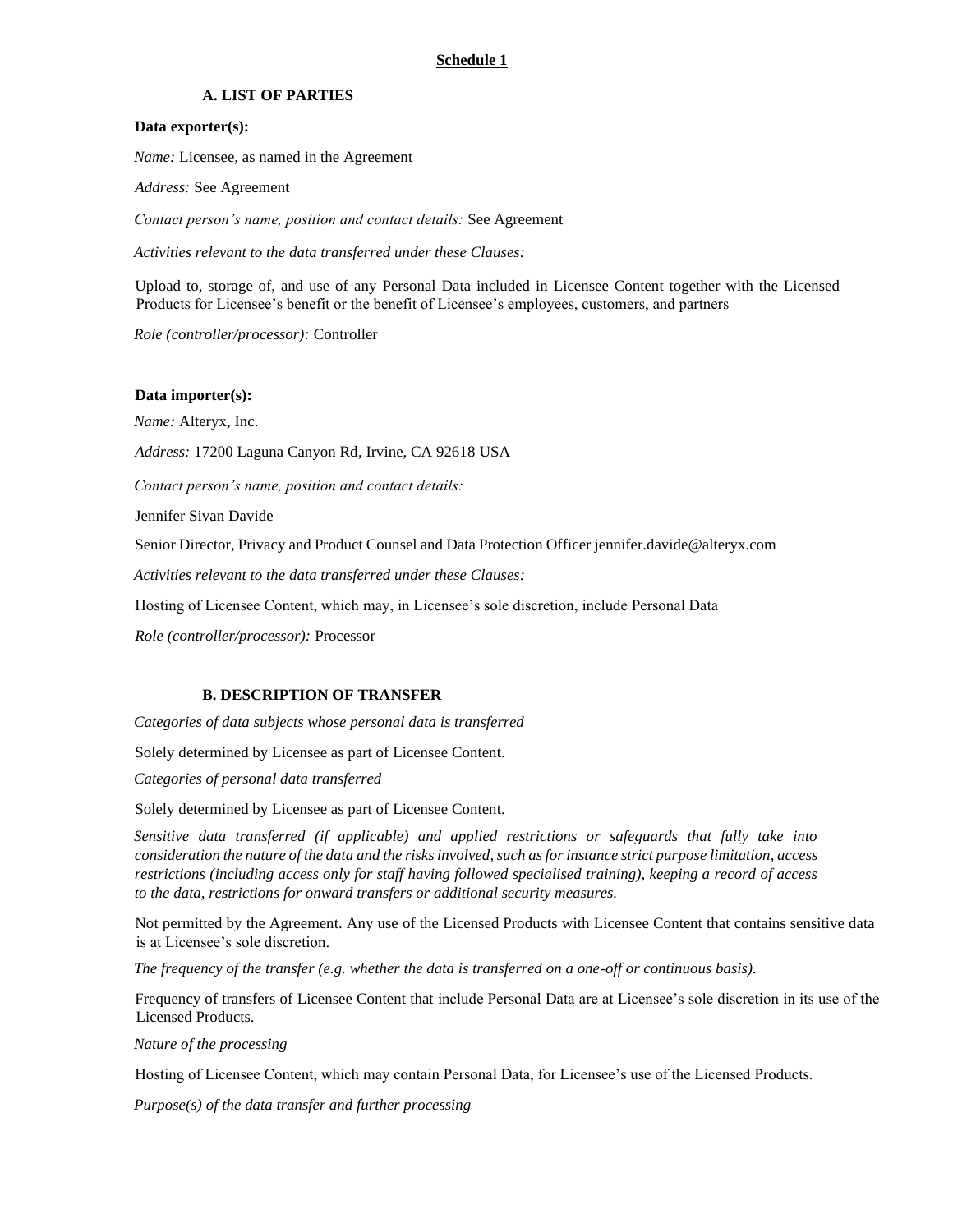Personal Data is transferred solely for Licensee's use of the Licensed Products with Licensee Content and for no further processing by Alteryx.

*The period for which the personal data will be retained, or, if that is not possible, the criteria used to determine that period* 

Users may delete their content at any time using self-service; Licensee may request the deletion of Licensee Content by opening a support request. All Licensee Content is retained for so long as Licensee continues to use the Licensed Products but is deleted within 60 days following termination of the Agreement.

*For transfers to (sub-) processors, also specify subject matter, nature and duration of the processing* Subprocessors engaged to process License Content are found at [https://www.alteryx.com/subprocessors.](https://www.alteryx.com/subprocessors) Written agreements with Subprocessors require purging of data within 60 days following termination of the agreement, though most data is purged within one day following deletion by a customer.

## **C. COMPETENT SUPERVISORY AUTHORITY**

*Identify the competent supervisory authority/ies in accordance with Clause 13* 

Bavarian State Office for Data Protection Supervision

## **Schedule 2 TECHNICAL AND ORGANISATIONAL MEASURES TO ENSURE THE SECURITY OF THE DATA**

### **ALTERYX SECURITY STANDARDS**

Alteryx abides by the security standards set out in this Schedule 2. Alteryx may update or modify these security standards from time to time, in its sole discretion, provided that such modifications will not result in a material degradation of the security of the relevant Licensed Products and any services (collectively, the "Services") during the term of the Agreement.

### **1. GENERAL PROVISIONS**

**1.1 Data Neutral**. Alteryx is unaware of which data types its customers upload to and use with the Services and will process all data, regardless of its nature, as long as it fits the pre-defined characteristics that allow it to be processed as part of the Services.

**1.2 No Employee Interaction**. Alteryx employees do not directly interact with Licensee Content as part of their normal job duties except for the purpose of providing support services to customers upon request and as agreed in advance.

**1.3 Licensee Content**. Licensee Content is preserved in encrypted form using industry standard encryption, in customer-specific S3 buckets. Each Authorized User may delete the content they upload or link to the Services as part of the self-service options available within the Alteryx platform.

**1.4 Shared Responsibility.** Alteryx customers are strongly discouraged from sending highly sensitive data (such as PCI or ePHI) to the Services. Alteryx provides appropriate security for its Services but each customer must take care to use all Services responsibly and in accordance with any industry or professional standards applicable to such customer. Licensee must also maintain appropriate controls to secure Licensee's user accounts and credentials.

**1.5 Industry Requirements.** Licensee is responsible for understanding and applying any laws, regulations, or industry standards specific to Licensee's industry or Licensee Content.

#### **1.6 Definitions:**

1.6.1 Licensee – the entity that licenses relevant Alteryx Licensed Products pursuant to the Agreement

1.6.2 Licensee Content – Licensee's intellectual property, confidential information, and any Personal Data processed for or on behalf of the Licensee as part of the information uploaded or connected to the relevant Licensed Products by Licensee for Licensee's exclusive use

1.6.3 Personal Data – as defined by the DPA

1.6.4 Subprocessor- as defined by the DPA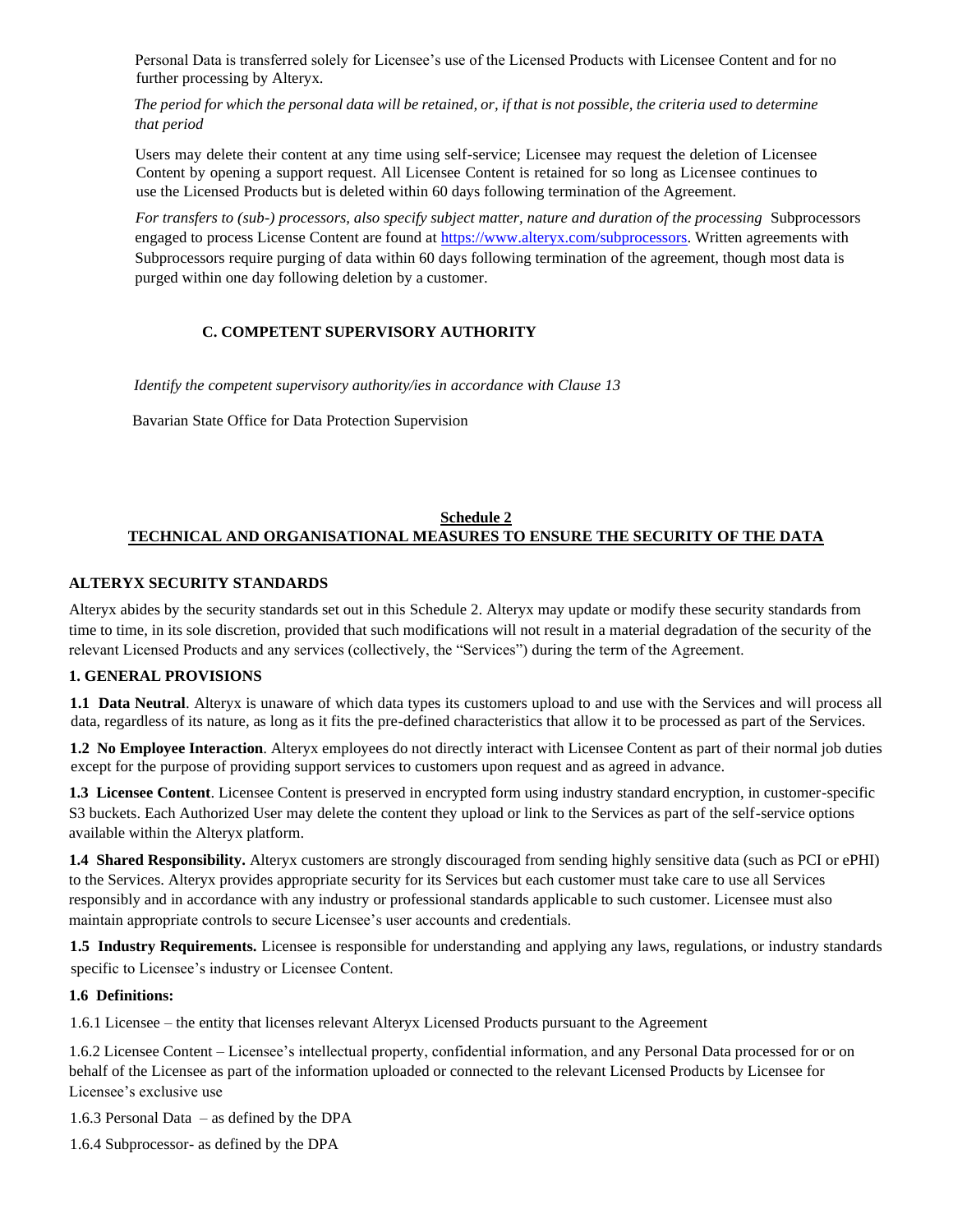## **2. INFORMATION SECURITY PROGRAM**

**2.1 Information Security Program.** Alteryx maintains an information security program (the "**Program**") that utilizes policies, procedures, and standards to protect the confidentiality, integrity and availability of information and data, whether in electronic or tangible form. The Program is based on ISO/IEC 27001 and (i) defines, implements and includes periodic reviews of Alteryx's information security policies and procedures, including those for accessing and transmitting Licensee Content; (ii) is designed to prevent unauthorized access, acquisition, release, modification or use of Licensee Content; and (iii) is designed to protect against threats or hazards to the security or integrity of Licensee Content based on a current understanding of the security environment and evolving risk factors.

**2.2 Control Requirements.** Alteryx maintains adequate administrative, technical, and physical controls designed to safeguard Licensee Content in accordance with relevant privacy, data, and security regulations and laws ("**Security Standards**"). Alteryx's Security Standards consider the sensitivity of the Services and the risks that pertain to processing of Licensee Content as part of the Services and as contemplated by the Agreement.

2.2.1 User Access Management. Alteryx implements access control policies to support creation, amendment, and deletion of user accounts for systems or applications storing or allowing access to Licensee Content. Alteryx's user account and access provisioning process assigns and revokes access rights to systems and applications, restricting access to only those Alteryx personnel and Subprocessors that require access, and solely to the extent so required, to fulfill Alteryx's obligations under the Agreement or to comply with applicable law.

2.2.2 Secure User Authentication. Alteryx ensures proper user authentication for all of its personnel with access to Licensee Content, including by: assigning each employee unique access credentials for the system on which Licensee Content may be accessed and prohibiting employees from sharing their access credentials; and using access control lists and firewall rules. Alteryx ensures that all persons having access to Alteryx systems or any Licensee Content have appropriately controlled and limited access, access is removed or restricted when no longer required or appropriate, and access is promptly removed following termination.

2.2.3 Personnel Training and Background Checks. Alteryx provides annual security awareness and privacy training to all personnel who process or may have access to Licensee Content. Where permitted by law, Alteryx performs adequate background checks on all personnel who have access to Licensee Content.

2.2.4 Passwords and Multi-factor Authentication. Alteryx maintains industry standard password security for all employee accounts. Policies include minimum length, complexity, restrictions on password reuse, number of password resets in a given timeframe, and frequency in which passwords must be changed. Alteryx has implemented and maintains a multi-factor authentication method required for access to applications and systems containing or accessing Licensee Content.

2.2.5 Subprocessor Assessments. Prior to engaging new third-party Subprocessors that will have access to Licensee Content, Alteryx will conduct a risk assessment of the data security practices of such Subprocessors, as well as periodic reviews to ensure their data security practices continue to meet Alteryx's obligations under this Schedule 2 and, where applicable, the DPA.

## **2.3 Data Security**

2.3.1 Encryption. Alteryx utilizes current encryption technology, including encryption protocols, file encryption and database encryption, to protect Licensee Content both in transit and at rest.

2.3.2 Vulnerability & Patch Management. Alteryx maintains a vulnerability management process to identity and remediate vulnerabilities by performing vulnerability scans, implementing vendor patches or fixes, and developing a remediation plan for critical vulnerabilities. Alteryx applies security patches on a regular basis to systems used to access or process Licensee Content.

2.3.3 Data Separation. Alteryx logically separates Licensee Content from all other Alteryx and third-party data.

2.3.4 Incident Response Plan. Alteryx maintains an incident response program to address any suspected unauthorized access to or use of Licensee Content or to Alteryx systems that process or have access to Licensee Content, including, but not limited to: (i) promptly notifying Licensee of a confirmed breach, together with sufficient detail to inform Licensee of any potential risks to Licensee systems or data; (ii) taking all reasonable steps required to address the source of the suspected breach and to mitigate any identified risks; and (iii) providing Licensee with updates and information to demonstrate adequate resolution of the vulnerabilities giving rise to the suspected breach.

2.3.5 Policies. Alteryx maintains policies and procedures to prevent the unauthorized disclosure or use of Licensee Content and ensures that Alteryx personnel attest to such policies and procedures upon hire and annually thereafter.

2.3.6Alteryx limits access to Alteryx computers and networks that process or may access Licensee Content through the use of one or more of the following: (i) username & password; (ii) multi-factor authentication; (iii) access control lists; and (iv) firewall rules.